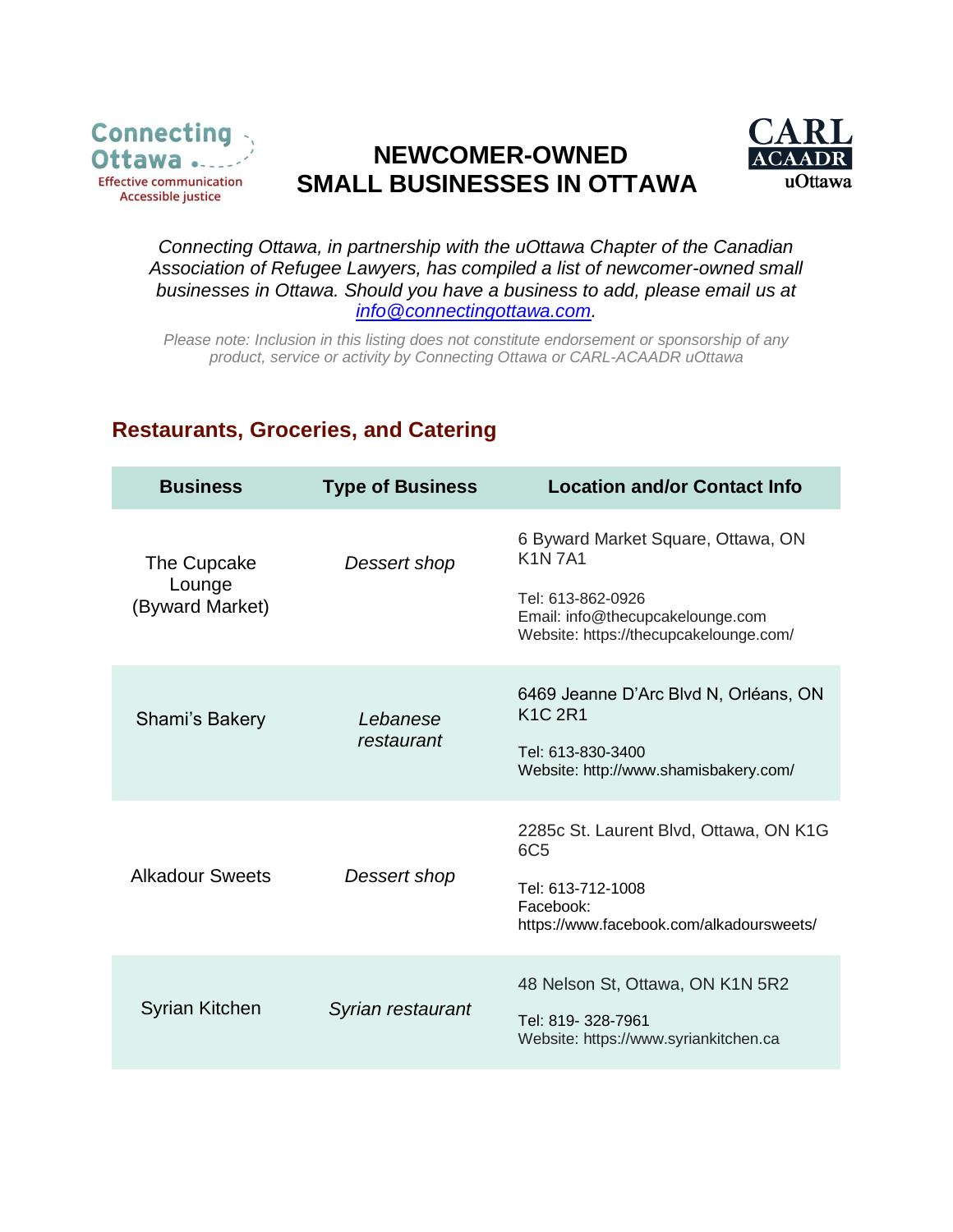| <b>3Cents Cafe</b>                 | Cafe and<br>restaurant                                              | 3-1940 Bank Street, Ottawa, ON.Canada<br>K1V 7Z8)<br>Tel: 613-733-6363<br>Website: https://www.3cents2.com/                                                                                                         |
|------------------------------------|---------------------------------------------------------------------|---------------------------------------------------------------------------------------------------------------------------------------------------------------------------------------------------------------------|
| <b>Barada Mart</b>                 | Mediterranean and<br>Arabic groceries<br>and halal butcher<br>store | 105 Shuttleworth Drive, Ottawa, ON K1T<br>0W7<br>Tel: 613-425-2200<br>Website: http://www.baradamart.ca/                                                                                                            |
| <b>Sweet Hits</b>                  | Catered food art in<br>a box                                        | Tel: 613-866-6030<br>Email: sweethits1205@gmail.com<br>Website: https://sweethits.ca/<br>Facebook:<br>https://www.facebook.com/www.sweethits.ca/                                                                    |
| <b>Runaway Picnic</b>              | Luxury pop-up<br>picnic                                             | Email: info@runawaypicnic.com<br>Website: https://runawaypicnic.com/                                                                                                                                                |
| Quelque Chose<br>Patisserie        | Pastry shop                                                         | 274 Montréal Rd, Vanier, ON K1L 6C4<br>Tel: 613-742-7722<br>70 George St, Ottawa, ON K1N 5V9<br>Tel: 613-680-4563<br>379 Richmond Rd, Ottawa, ON K2A 0E7<br>Tel: 613-728-4562<br>Website: https://quelque-chose.ca/ |
| <b>Quality Meat &amp;</b><br>Foods | Wholesale<br>distributor                                            | 1411 Triole St, Gloucester, ON K1B 4T4<br>Tel: 613-680-5556<br>Website: https://qualitymf.ca/                                                                                                                       |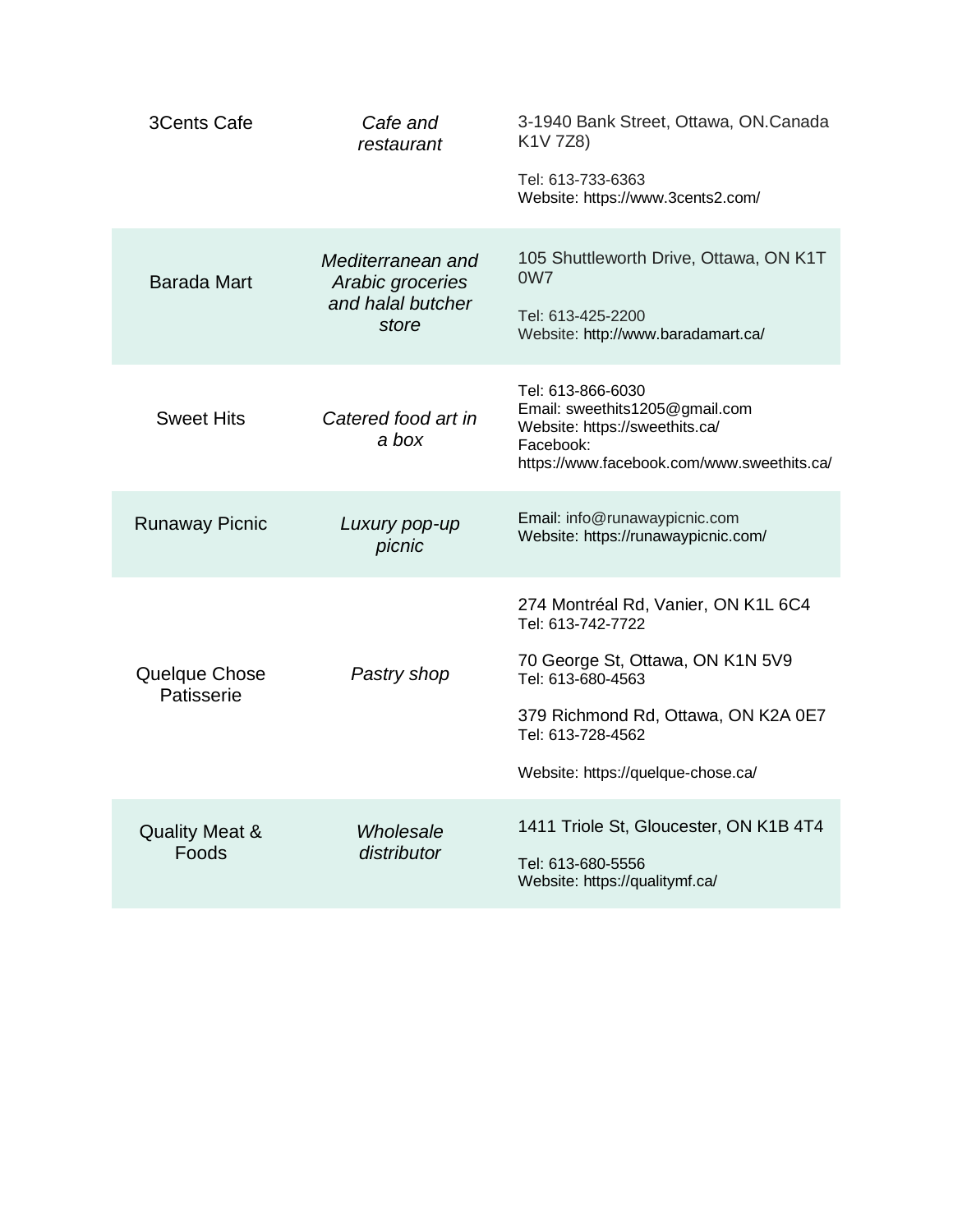# **Home and Cleaning Services**

| <b>Business</b>             | Type of<br><b>Business</b>                              | <b>Location and/or Contact Info</b>                                                                                                        |
|-----------------------------|---------------------------------------------------------|--------------------------------------------------------------------------------------------------------------------------------------------|
| Wael's<br><b>Upholstery</b> | Upholstery shop                                         | 2552A Sheffield Rd, Ottawa, ON K1B 3V7<br>Tel: 613-262-2255<br>Website:<br>https://waelsupholstery.wixsite.com/waelsupholstery             |
| Mercemelo<br>Cleaning       | <b>Cleaning service</b>                                 | 3360 Paul Anka Dr, Ottawa, ON K1V 954<br>Tel: 647-302-8313<br>Email: mercemelo.cleaning@gmail.com<br>Website: http://mercemelocleaning.ca/ |
| The Box of Life             | Environmental<br>product/waste<br>management<br>service | 15 Larch St, Ottawa, ON K1R 6W4<br>Email: compost@boxoflife.com<br>Website: https://www.theboxoflife.com/                                  |

# **Business Services and Technology**

| <b>Business</b>                        | <b>Type of Business</b>       | <b>Location and/or Contact Info</b>                                                                                                   |
|----------------------------------------|-------------------------------|---------------------------------------------------------------------------------------------------------------------------------------|
| <b>Karla Briones</b><br>Consulting     | <b>Business coaching</b>      | Tel: 613-883-6527<br>Website: https://www.karlabriones.com/                                                                           |
| Women's Virtual<br>Assistance<br>Squad | Virtual assistant<br>services | Tel: 613-823-9418<br>Email: womensvas@gmail.com<br>Website: https://www.womensvas.com                                                 |
| <b>TK Digital</b><br>Assistance        | Digital marketing<br>agency   | Tel: 613-619-0737<br>Facebook: https://www.facebook.com/TK-<br>Digital-Agency-101400702214154/<br>Website: http://tkdigitalagency.ca/ |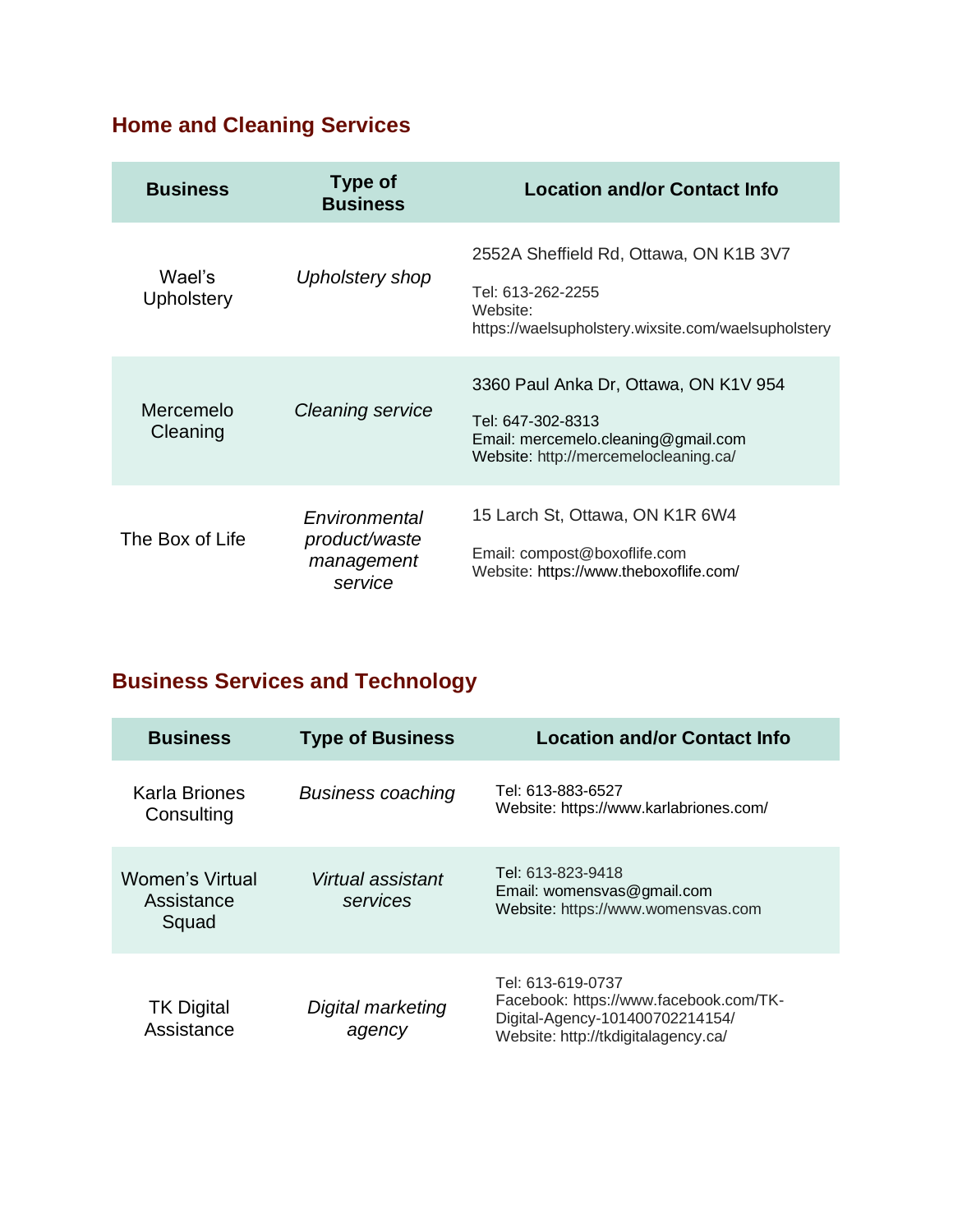| <b>TechCast</b>     | Telecommunication<br>training and IT<br>company | Email: info@techcast.io<br>Facebook:<br>https://www.facebook.com/TechCastio2021/<br>Website: http://www.techcast.io/ |
|---------------------|-------------------------------------------------|----------------------------------------------------------------------------------------------------------------------|
| <b>MicroMetrics</b> | Experience<br>management<br>platform            | 135 Laurier Ave W, Ottawa, ON K1P 5J2<br>Tel: 1-855-255-2005<br>Website: https://www.micrometrics.com/               |

#### **Other Businesses**

| <b>Business</b>                                      | <b>Type of Business</b>                                                       | <b>Location and/or Contact Info</b>                                                                                                               |
|------------------------------------------------------|-------------------------------------------------------------------------------|---------------------------------------------------------------------------------------------------------------------------------------------------|
| Essokafrique<br>Security                             | Private<br>investigation,<br>security guard<br>services, and home<br>security | 10-3230 Uplands Dr, Ottawa, ON K1V 0C6<br>Tel: 613-421-1984<br>Email: essokafrique@gmail.com<br>Website: http://www.essokafriquesecurity.ca/      |
| Lightenco                                            | Lighting contractor                                                           | 1235 Newmarket St #6, Ottawa ON K1B<br>5N <sub>6</sub><br>Tel: 1-855-444-8365<br>Email: info@lightenco.com<br>Website: https://www.lightenco.com/ |
| Capital Events &<br>Entertainment<br><b>Services</b> | Event and<br>entertainment<br>company                                         | Tel: 613-552-0089<br>Email: johnnymac800@hotmail.com<br>Website: https://ceedj.ca/                                                                |
| <b>Bel Fiore Flower</b><br>Shop                      | <b>Flower shop</b>                                                            | 276 Elgin St, Ottawa, ON K2P 1M2<br>Tel: 613-232-7673<br>Website: https://belfiore.shop/                                                          |
| <b>SINIX Media</b><br>Group                          | Design and printing<br>services, and LED<br>lighting displays                 | 2100 Thurston Dr Unit 21, Ottawa, ON K1G<br>4K8<br>Tel: 613-248-9333<br>Website: https://www.sinixmediagroup.com/                                 |